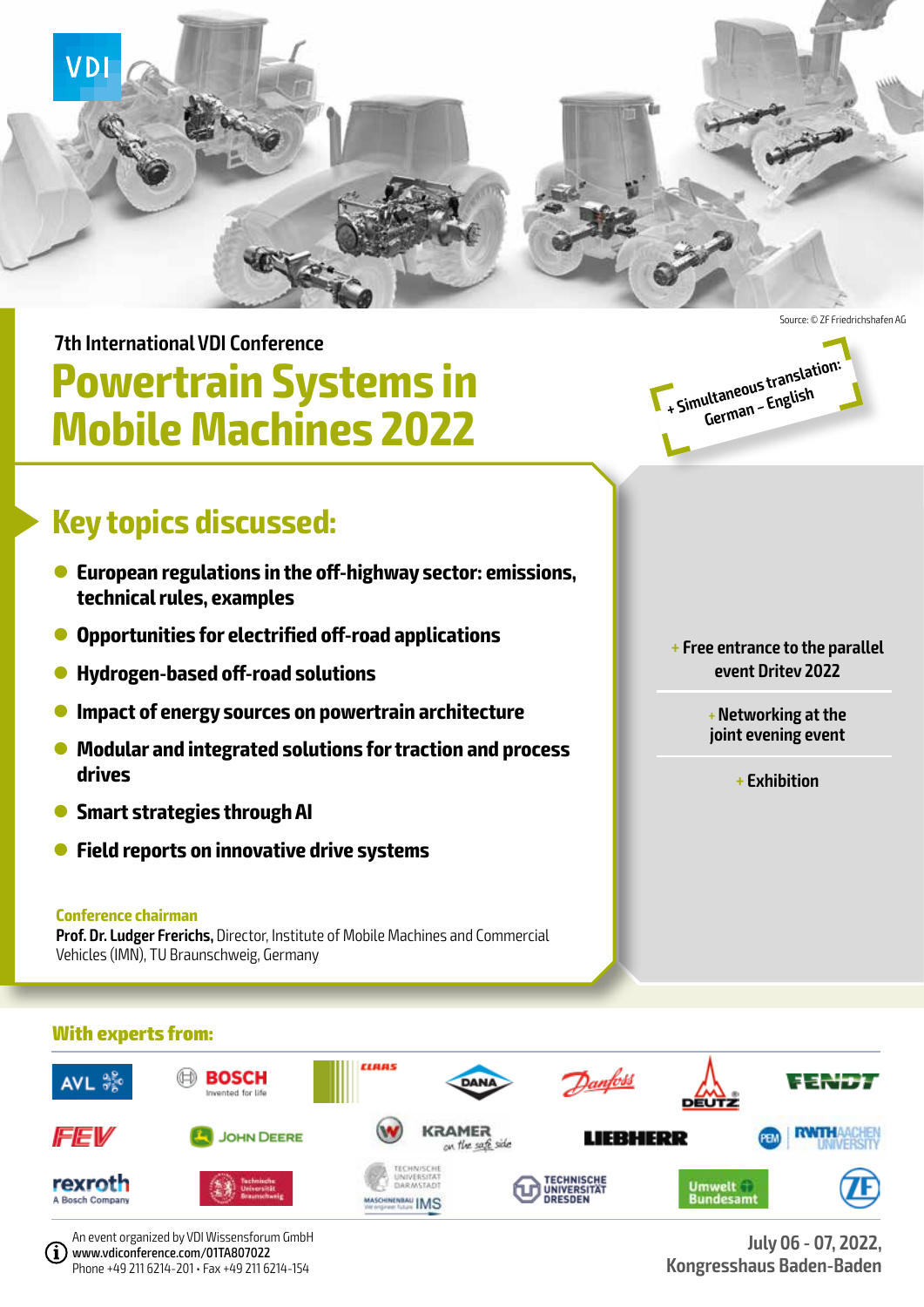### **1st Conference day** Wednesday, July 6th, 2022

### Q **07:45 Registration**

### Q **08:30 Joint welcome of the congress and conference**

**Dipl.-Ing. Matthias Zink,** CEO Automotive Technologies, Schaeffler AG, Bühl, Germany

### **Plenary speeches**

### Q **08:45 The electrification of the mobility infrastructure**

- What is the demand for charging infrastructure Germany-wide until 2030?
- How can a modern charging network be developed that is based on renewable energies?

**Johannes Pallasch,** National Charging Infrastructure Control Centre, Berlin, Germany

### Q **09:10 E-Mobility – the way forward**

**Dipl.-Ing. Uwe Wagner,** CTO, Schaeffler Automotive Technologies GmbH & Co. KG, Bühl, Germany

### Q **09:35 Energy vectors in future transport – accelerating the revolution in global mobility**

- BP energy forecast of global transition to 2050
- Thermal management for ultra-fast charging
- Hydrogen adoption for heavy duty transport

**Dr. Rebecca Yates,** VP Advanced Mobility and Industrial Products for Applied Sciences, BP International Limited, Pangbourne, United Kingdom

### Q **10:00 The off-highway machine of the future – concepts of alternative drive technologies**

- European Green Deal as basis: four pillar approach as holistic approach to increase the efficiency of processes
- Open technology approach: are there alternatives to electrification of machines
- Sustainability of various drive systems: "from cradle to cradle" (material life cycle)

**Dipl.-Ing. Eugen Schobesberger,** Managing Director R&D, Liebherr-EMtec GmbH, Kirchdorf/Iller, Germany

**10:25 Be interactive –** meet & greet in the exhibition area and car presentation

### **11:10 Opening of 7th International VDI Conference Powertrain Systems in Mobile Machines 2022**

**Prof. Dr. Ludger Frerichs,** Director, Institute of Mobile Machines and Commercial Vehicles (IMN), TU Braunschweig, Germany (Conference Chairman)

### **Keynote**

Q

**Moderation: Prof. Dr. Ludger Frerichs**

### Q **11:15 Regulations and measures for limiting emissions from non-road mobile machinery in Europe**

- EU-Regulation 2016/1628 und 2017/655 and UNECE Regulation 96; development in the global market
- Technical solutions and certificates for retrofitting
- Control by "In Service Monitoring" and market surveillance

**Dipl.-Ing. Helge Jahn,** Technical Government Inspector in the field of "Air Pollution Abatement and Energy Saving in Transport", Federal Environment Agency, Dessau-Roßlau, Germany

### **Use of sustainable energy sources**

**Moderation: Dr.-Ing. Hagen Adam,** Strategic program tractors, CLAAS KGaA mbH, Harsewinkel, Germany

### Q **11:45 Sustainable powertrains for nonroad mobile machinery**

- $\,$  Need for action towards CO $_{_2}$  neutral powertrains
- Solutions: a combination of electrification and sustainable fuels
- Application of the different powertrain technologies depending on the range and load profile

**Dr.-Ing. Markus Schwaderlapp,** Senior Vice President Product Development, Andreas Plumpe, M. Sc., Development Engineer Emission & Performance, DEUTZ AG, Cologne, Germany

### Q **12:15 Decarbonization strategies for heavy duty harvesting machinery**

- Specification analysis for alternative powertrains on harvesting machinery
- Influences of energetical range and power demands
- Technological comparison of different alternative concepts **Fabian Wohlfahrt, M. Sc.,** Development Engineer, Dipl.-Ing. Stefan Terörde, Head of Advanced Development - Functional Technology, Advanced Development, CLAAS Selbstfahrende Erntemaschinen GmbH, Harsewinkel; Prof. Dr. Ludger Frerichs, Director, Institute of Mobile Machines and Commercial Vehicles, TU Braunschweig, Germany

#### Q **12:45 Alternative fuels for vehicles in off-road sector**

- E-Fuels: hydrogen, synthetic fuels, ammonia, methanol and fischer-tropsch
- Well to wheel efficiency for different alternative fuels
- Opportunities of renewable fuels in non-road mobile machinery

**Dipl.-Ing. (FH) Peter Guenter,** Development Engineer, Predevelopment, Liebherr Machines Bulle SA, Bulle, Switzerland



**13:15 Time for business lunch** – meet & greet in the exhibition area and

**Hydrogen based powertrains as one possible solution Moderation: Dr.-Ing. Christof Lamparski,** Vice President Development and Sales Gearbox Technology, Bosch Rexroth AG, Dortmund, Germany

### Q **14:15 Optimization of powertrain layout to maximize benefits of an H2 internal combustion engine**

- Possible applications for hydrogen internal combustion engines • Key challenges for hydrogen internal combustion engines develop-
- ment
- System optimization process for hydrogen internal combustion engines

**Dr.-Ing. Lukas Virnich,** Product Manager, Commercial Hydrogen Engines, FEV Europe GmbH, Aachen, Germany

#### Q **14:45 A hydrogen-electric operated tractor system**

- System design of hydrogen fueled experimental vehicle Fendt HELIOS (Hydrogen ELectrIc Operated System)
- Challenges in the agricultural sector with hydrogen infrastructure
- Process simulation of tractor operation to determine hydrogen consumption

**Dipl.-Ing. (FH) Wolfgang Breu,** Project Lead HELIOS, Research & Advanced Engineering, AGCO GmbH, Marktoberdorf, **Lukas Reuter, M. Sc.,** Research Assistent, Institute of Mobile Machines and Commercial Vehicles, TU Braunschweig, Germany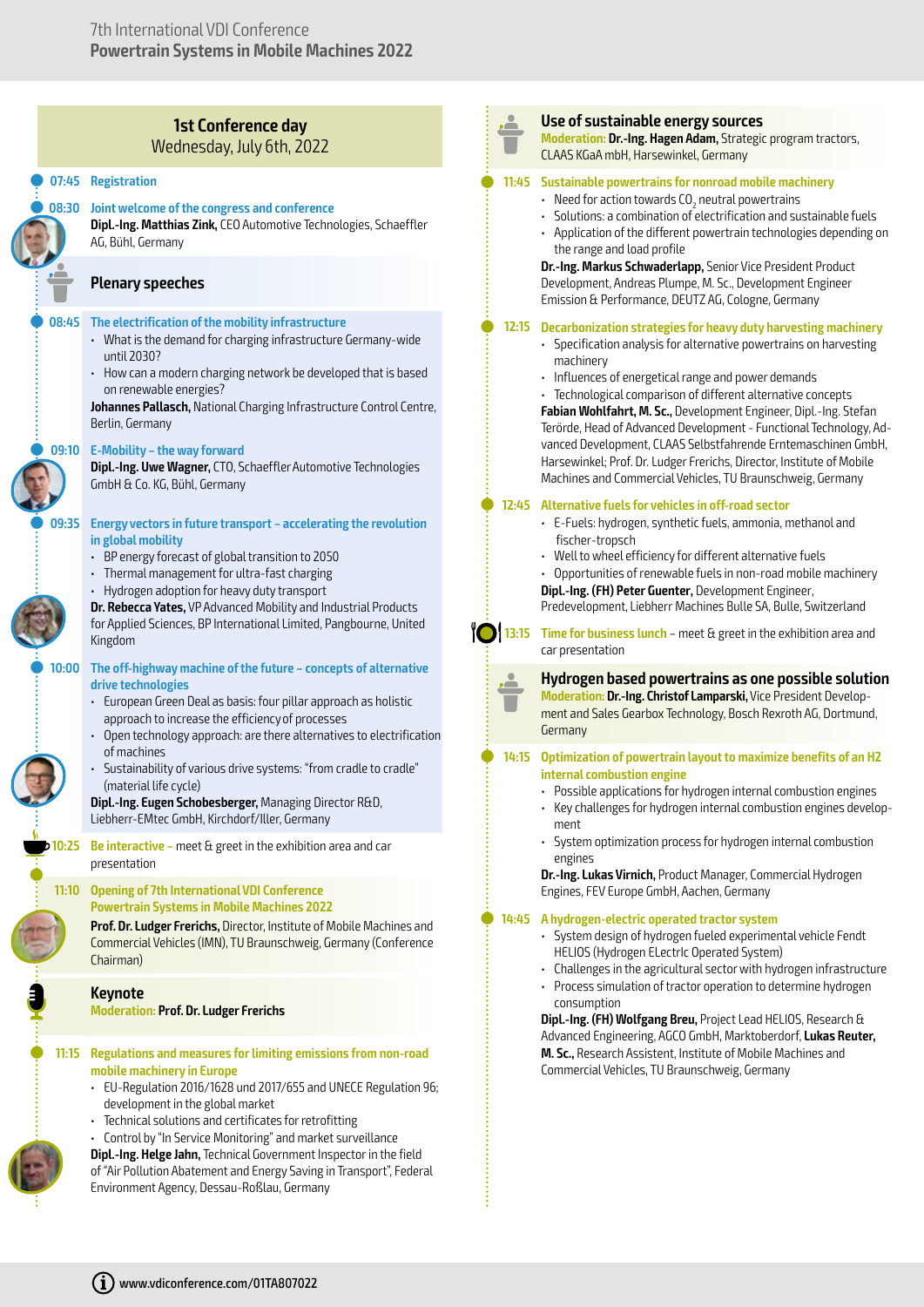

### Q **15:15 Fuel cell: energy source for electrical powertrains** • Market driver and chances of fuel cells in the automotive segments and transfer for mobile power train • H2 infrastructure – segment requirements e.g. passenger cars, trucks • Fuel cell system, BoP (Balance of Plant) components, technical requirements, application, challenges and how to bring it on the road **Dipl.-Ing. Achim Wach,** Project Director Powertrain Solutions, Fuel Cell Sales, Robert Bosch GmbH, Stuttgart, Germany **15:45 Be interactive –** meet & greet in the exhibition area and car presentation **Battery electric powertrain systems Moderation: Philipp Suhm, M. Sc.,** Head of Development, Drive System Technology, Liebherr-Components Biberach GmbH, Biberach an der Riss, Germany Q **16:30 Agricultural machinery – perspectives for battery electric powertrains?** • Perspectives for future powertrains and energy carriers: nonfossil future, Ag machinery needs, alternative energy carriers • Electric powertrains – boundaries and opportunities: machine categorization, powertrain architectures, performance perspectives • From machines to ecosystems – the broader view: application segments, local zero emission systems, infrastructure and ecosystem **Dr.-Ing. Joachim Sobotzik,** Engineering Manager, EVE – Electric Vehicle Ecosystems, John Deere GmbH & Co. KG, Mannheim, Germany; Hillary Leach, B.S. Economics USNA, MBA UMICH, Business Development Manager EVE, Derek Muller, B.S. Agricultural Economics UNL, Utility Tractor Product Lead, EVE, Deere & Company, Moline, IL, USA Q **17:00 Approach for determining future areas of application for batteryelectric wheeled and telescopic loaders** • Basic conditions influencing the development of wheeled- and telescopic loaders • System comparison of internal combustion engine machines to battery electric machines • Categorization of machine classes considering future drive systems **Andreas Meyer, M. Sc.,** Team Leader Drivetrain & Powertrain, Dipl.-Ing. Michael Kurz, Manager System Technology, Dipl.-Ing. (BA) Florian Madlener, System Engineer E-Mobility, Kramer Werke GmbH, Pfullendorf, Germany Q **17:30 Solutions for a needs-based range optimization of batteryelectric vehicle platforms** • Combustion engines as system enhauncement • Battery technologies: second Life, NMC, LFP • Hydrogen as energy medium in combustion engines and fuel cells **Dr.-Ing. Thomas Woopen,** Development Engineer Vehicle, Dr.-Ing. Stephan Hammes, Skill Team Leader Vehicle Development - Off-Road, Sascha Bild, Design Engineer Distributed Systems, AVL Tractor Engineering Germany GmbH, Neuss, Germany Q **18:00 End of the 1st conference day** Q **18:30 Get-together at the 'Kurhaus Baden-Baden'** Look forward to an enjoyable evening. Make new contacts and meet colleagues from your industry in an informal atmosphere. heim, Germany **powertrain machines power range** assemblies tation

## **2nd Conferene day**

## Thursday, July 7th, 2022



**Moderation: Dipl.-Ing. (FH) Marco Reinards,** Engineering Manager Tractor Drivetrain & Hydraulics, John Deere GmbH & Co. KG, Mann-

## Q **08:30 Driving the electric transformation: the evolution of off-highway**

- Electrification impact on component and system development in off-highway
- Challenges and requirements of emerging e-Drive and e-Motion technologies, including system optimization, energy management, component design
- System and component development that meets duty cycle requirements and performance expectations: a case study **Lorenzo Serrao, PhD,** Lead Engineer, Off-Highway Electrification – Dana Mechatronics Technology Center, Rovereto, Italy

## Q **09:00 A new platform approach for the electrification of mobile**

- Requirements of motors and inverters
- Developing a holistic machine solution approach: electrics, hydraulics and mechanical transmissions
- Realized performance during machine operation: cycle times and efficiency

**Dr.-Ing. Steffen Mutschler,** Global Sales and Product Management Electrification Mobile Machinery, Bosch Rexroth AG, Ulm, Germany

## Q **09:30 Future electrified drivetrain for off-highway in the 60-80 kW**

- High expectations on drivetrain performance in vehicles above the compact equipment segment
- Diversity of applications in this power range necessitates flexibility and adaptability
- Proposed electric central drive combines new and proven modular

**Robert Morrison, BSME,** Supervisor Engineering Working Machines Systems R&D CVT Transmissions, Dipl.-Ing. (FH) Juergen Legner, Senior Manager Industrial Technology, System Architecture & Product Allocation, ZF Friedrichshafen AG, Germany

### Q **10:00 Integration and modularization approaches for fuel cell solutions in commercial vehicles**

- Powertrain requirements for different use case scenarios
- System design for a cross-platform vehicle application with different vehicle weights
- Enhancement of the modularization approaches by battery and pantograph powertrain configurations

**Mario Kehrer, M. Sc.,** Chief Engineer Fuel Cell Technology & Electrification Engineering, Sebastian Biegler, M. Sc., Research Associate Fuel Cell Technology, PEM RWTH Aachen University, Germany

**10:30 Be interactive** – meet & greet in the exhibition area and car presen-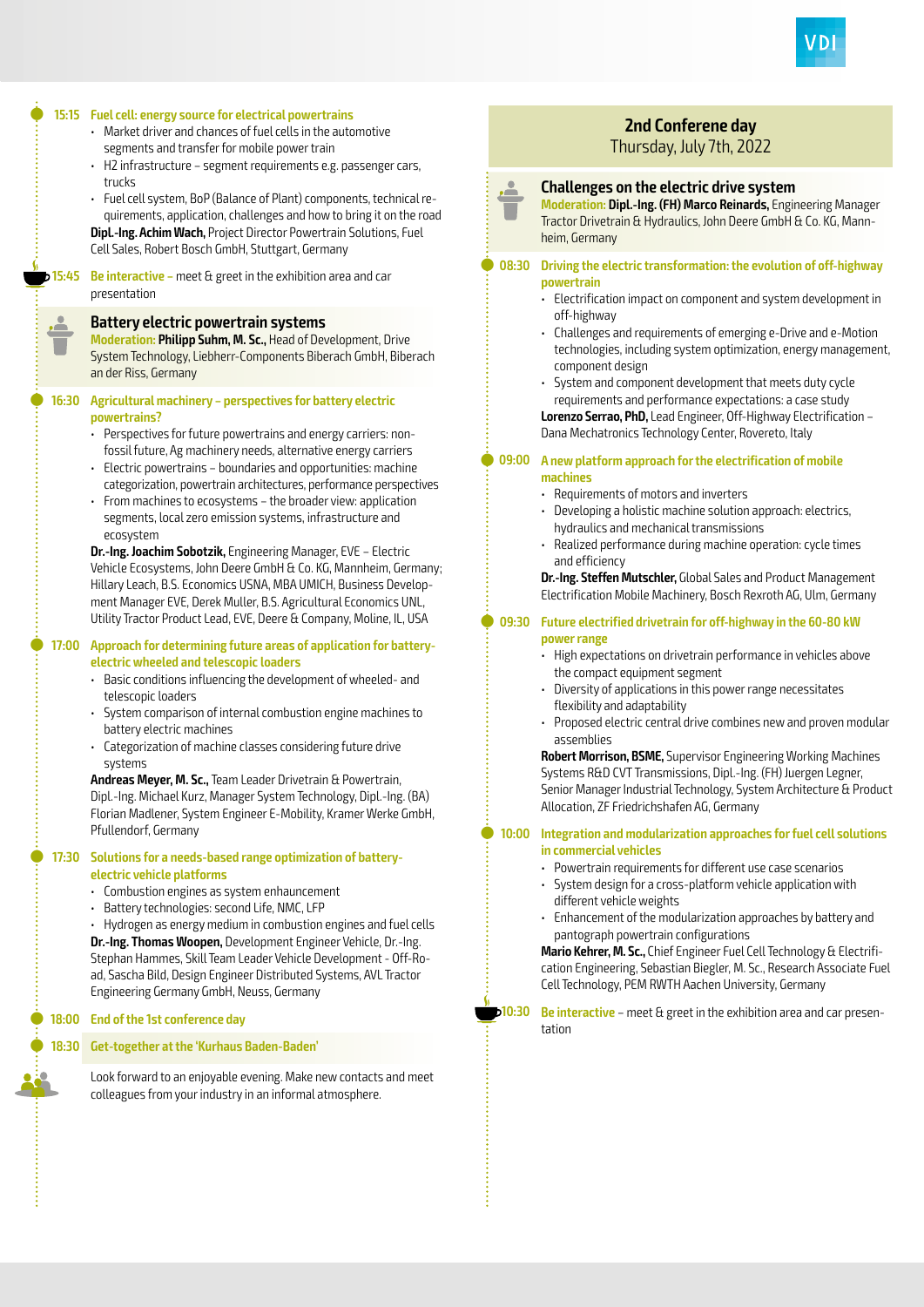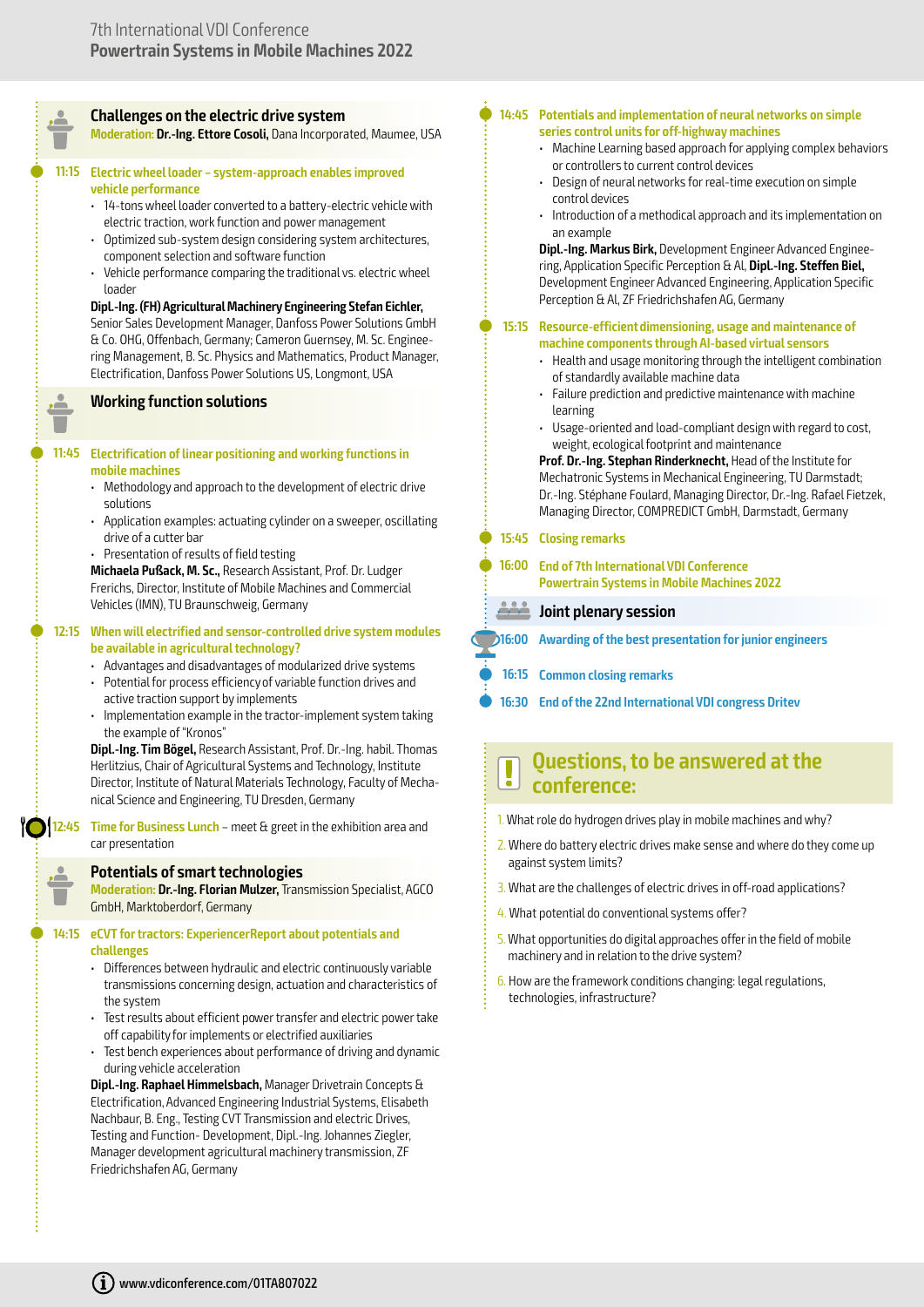

**Visit for free!**

## **Advisory board**



### 1st row from left to right:

**Dr.-Ing. Hagen Adam,** Strategic program tractors, CLAAS KGaA mbH, Harsewinkel, Germany

**Dr.-Ing. Ettore Cosoli,** Vice President, Global Heavy Vehicle Engineering, Dana Incorporated, Maumee, USA

**Prof. Dr. Ludger Frerichs,** Director, Institute of Mobile Machines and Commercial Vehicles (IMN), TU Braunschweig, Germany (Conference Chairman)

**Dipl.-Ing. (FH) Tilo Huber,** Vice President Product Line Construction Machinery Systems, ZF Friedrichshafen AG, Passau, Germany

### 2nd row from left to right:

**Dr.-Ing. Christof Lamparski,** Vice President Development and Sales Gearbox Technology, Bosch Rexroth AG, Dortmund, Germany

**Dr.-Ing. Florian Mulzer,** Transmission Specialist, AGCO GmbH, Marktoberdorf, Germany

**Dipl.-Ing. (FH) Marco Reinards,** MBA, Engineering Manager Tractor Drivetrain & Hydraulics, John Deere GmbH & Co. KG, Mannheim, Germany

**Philipp Suhm, M. Sc.,** Head of Development, Drive System Technology, Liebherr-Components Biberach GmbH, Biberach an der Riss, Germany

### **Parallel conference** July 06 – 07, 2022, Baden-Baden, Germany

### **International VDI Congress Dritev 2022**

### **Main topics:**

- Design of electric drives
- Intelligent all-wheel drive
- Thermal management of e-machines
- Sustainability and life cycle analysis in development
- Vehicle development with computational fluid dynamics
- Efficiency of electric drives
- Electrified city of Rüsselsheim: Development of an urban charging infrastructure for electric mobility

### **Chairman:**

**Dipl.-Ing. Matthias Zink,** CEO Automotive, Schaeffler AG, Bühl, Germany

### **With experts from:**

AVL | BorgWarner | BMW | GKN | Hochschule Aalen | Hoerbiger | IPG Automotive | Isar Getriebetechnik KIT | Liebherr | Magna | Mercedes-Benz | Schaeffler | Timken | TU Darmstadt | TU München | TU Ulm | Vitesco | Winkelmann | ZF Friedrichshafen

**Further details and the final program can be found here:**  www.vdiconference.com/dritev

## **Scientific support:**

### **VDI-Max-Eyth-Gesellschaft (MEG)**

The Association of German Engineers (VDI) is one of the leading engineer's associations worldwide. The Max Eyth Society for Agricultural Engineering represents a technical division of the VDI. It bears the name of the founder of agricultural engineering as a distinct discipline in Germany, Max Eyth (1836- 1906).

### **www.vdi.de/meg**

### **VDI Society Product and Process Design**

The VDI SOCIETY PRODUCT AND PROCESS DESIGN (VDI-GPP) and its technical divisions provide all sectors with verified knowledge on the design of products and processes and their optimization in terms of quality and the time- and cost-benefit ratio.

**www.vdi.eu**

## **Exhibition and sponsorship**

If you want to meet with and reach out to first-rate experts and powerfully present your products and services to the well-informed community of the two conferences participants, please contact:



Vanessa Ulbrich Project Consultant Exhibition & Sponsoring Phone: +49 211 6214-918 Email: ulbrich@vdi.de



These one-day seminars – held on the day before the conference – must be booked separately and are only offered in the German language.

### **NVH im E-Antriebsstrang**

www.vdi-wissensforum.de/01ST022022

## **Gold sponsors**